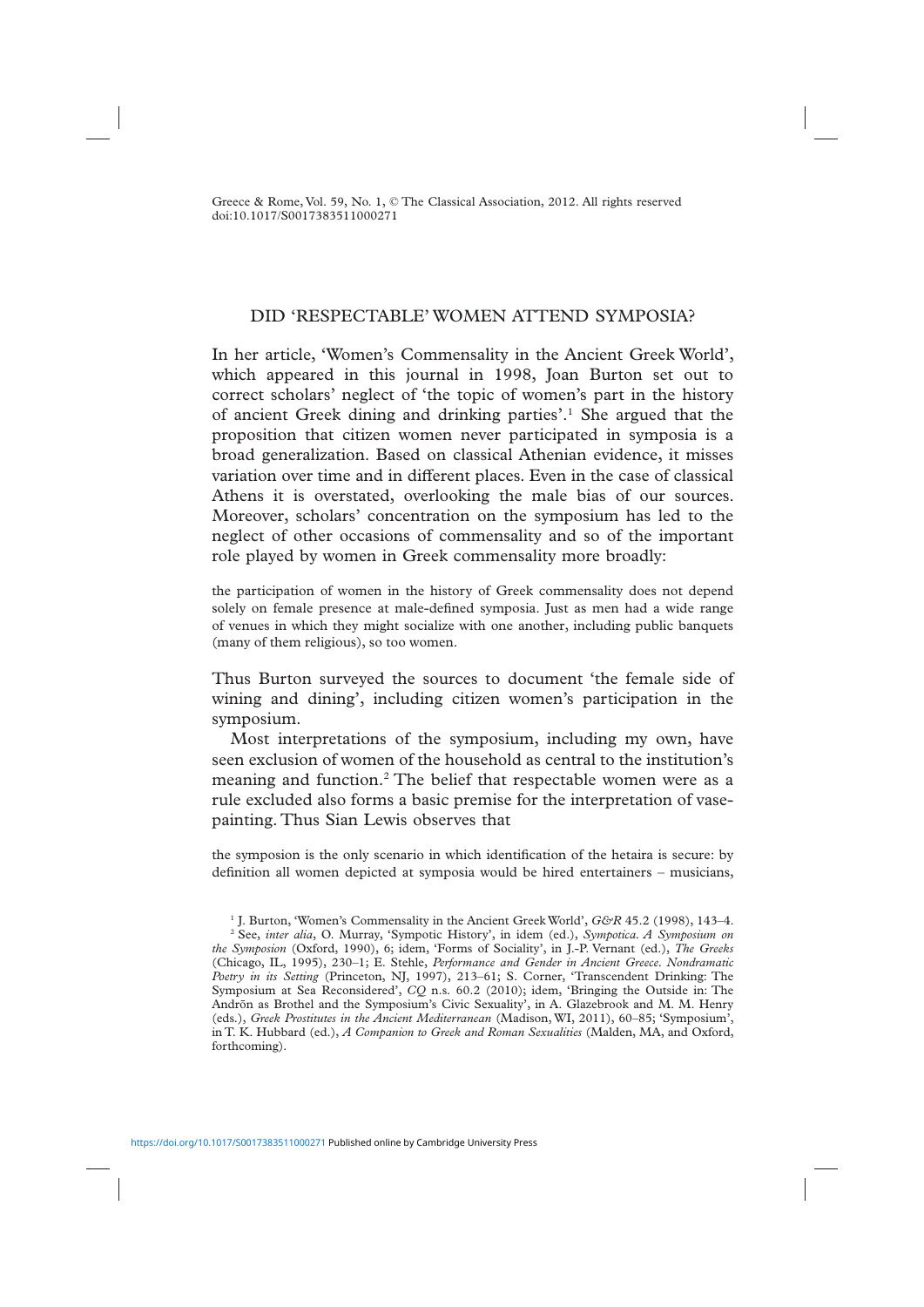dancers and prostitutes – since the fact of attendance at symposia is one of the touchstones used by the orators to distinguish respectable women from hetairai.<sup>3</sup>

It is worthwhile, then, to review the evidence that Burton adduces for respectable women attending symposia. I shall argue that it in fact confirms the rule of respectable women's exclusion. I shall also argue, however, that Burton's discussion does nevertheless point to ways in which we ought to revise our understanding of the symposium. Burton calls for 'opening up the consideration of women's commensality beyond the male-defined symposium' (a call lately renewed by Clare Kelly Blazeby).<sup>4</sup> This her survey very valuably does. The evidence she collects, however, seems to me to point to the need to look not only to different occasions of commensality but also to the relationships between them. Our tendency to think in terms of distinct kinds of commensality – private vs. public, domestic vs. sympotic or civic, *dais* ('sacrificial feast') vs.  $symbosion$  – can obscure a more complex set of relationships.

Burton argues that the 'male-defined symposium, which arose during the archaic age, started opening up to include respectable women, at least by the third century B.C., if not earlier'.<sup>5</sup> She offers good evidence of some relaxation of gender restrictions at symposia in the Hellenistic period (concomitant with basic changes in the conditions of the *polis* and in the gender order of Greek society generally), though I would note that the activities of queens, while on the one hand influential, were also inherently exceptional, and that Nepos' famous remark on the striking difference between Greek and Roman practices in this regard is strong testimony for the persistence of a general norm of exclusion:

Many actions are seemly according to our code which the Greeks look upon as shameful. For instance, what Roman would blush to take his wife to a dinner-party? … But it is very different in Greece; for there a woman is not admitted to a dinner-party, unless relatives only are present. (Nep. *Praef*. 6–7)6

3 S. Lewis, *The Athenian Woman. An Iconographic Handbook* (London and New York, 2002), 112.4 With special attention to women's drinking: C. Kelly Blazeby, 'Women + Wine = Prostitute

in Classical Athens?', in Glazebrook and Henry (n. 2), 86–105.

5 Burton (n. 1), 160, see also 149.

<sup>6</sup>*contra ea pleraque nostris moribus sunt decora quae apud illos turpia putantur. quem enim Romanorum pudet uxorem ducere in convivium? Aut cuius non mater familias primum locum tenet aedium atque in celebritate versatur? quod multo fi t aliter in Graecia; nam neque in convivium adhibetur nisi propinquorum.* Translation from J. C. Rolfe, ed., *Cornelius Nepos* (Cambridge, MA, 1984, first published 1929).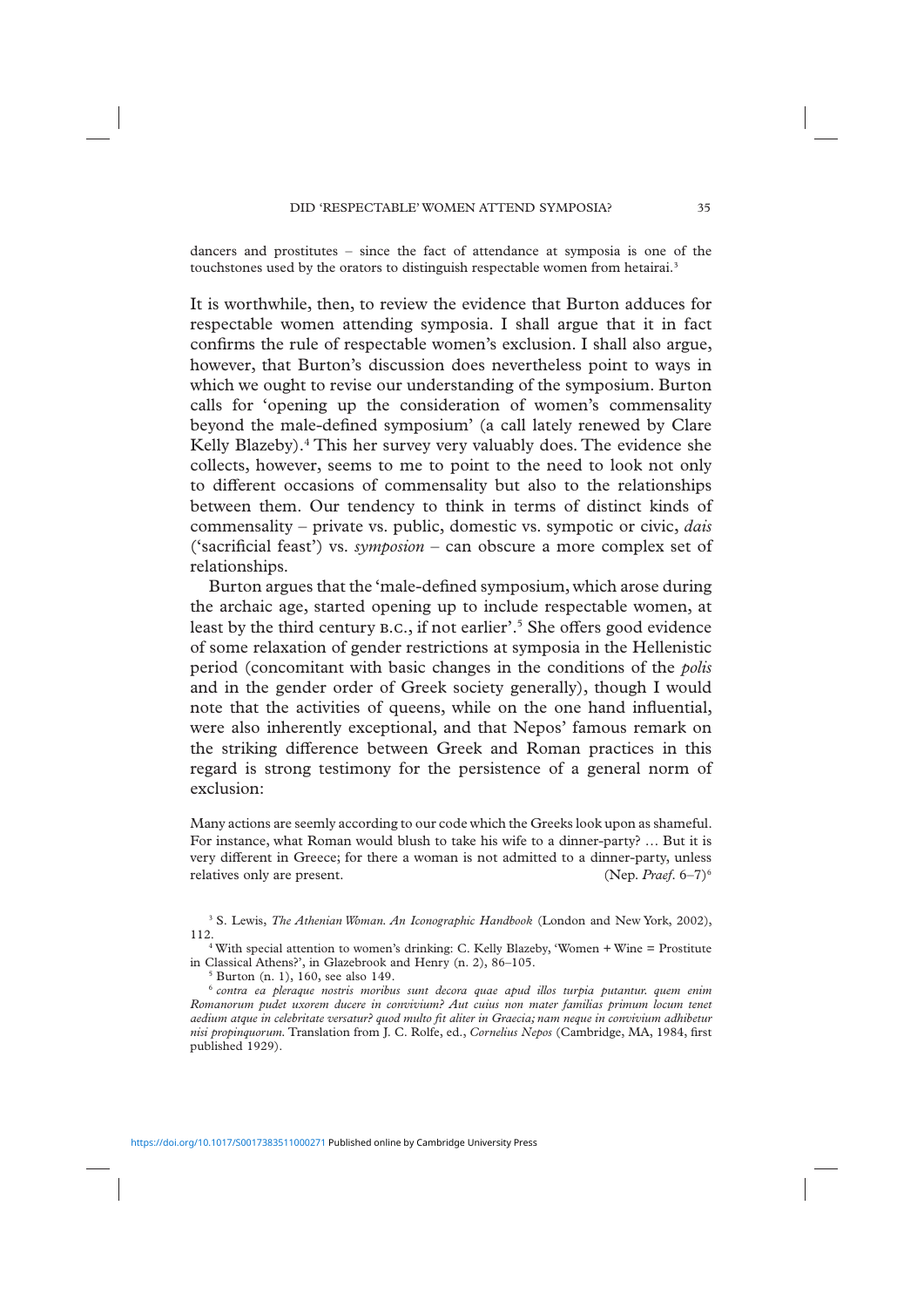My concern, however, is with the evidence that Burton offers of some participation by respectable women in symposia in the classical period.7 She duly acknowledges the evidence of Attic oratory, in which a woman's participation in symposia is adduced as proof *ipso facto* that she is a *hetaira* since, in the words of Isaeus (3.14), 'no one, I suppose, would dare to revel with a married woman, nor do married women accompany their husbands to banquets or think of feasting in the company of strangers [*allotriôn*], especially mere chance comers'.8 Burton argues, however, that Isaeus here implies that citizen women might feast with male acquaintances, rather than strangers, and indeed even with strangers so long as not mere 'chance comers'.<sup>9</sup> This, I think, misconstrues the passage. *Allotrios* in Greek stands in opposition to *oikeios*, and as such *hoi allotrioi* is regularly used in the sense of 'non-kinsmen', in contradistinction to *hoi oikeoi*. 10 This is, I think, the most natural reading in this context, rather than 'nonacquaintances'. Further, the last clause does not delimit the reference of 'strangers' only to 'chance comers', but rather only emphasizes the promiscuity of the woman's mixing: she not only consorts at banquets with strangers but does so freely with *any* stranger; as Isaeus has said (3.11, 3.13), she gives herself to anyone. This reading is supported by Demosthenes' speech *Against Neaera* (59.24, 33, 48), in which drinking and dining with men is adduced *tout court* as the mark of the courtesan. Thus all positive statements on the subject in our sources attest a strong rule of women's exclusion from banqueting with non-kinsmen. This supports a formidable argument from silence – as Andrew Dalby puts it, 'in all the narratives of men's…symposia

 $7$  I include early Hellenistic sources since it is artificial to draw a line at 323. From the archaic period, Burton adduces only Sappho, as being 'at the centre of a group of women… [whose] gatherings also included food and drink on occasion'. Sappho's poetry may well reflect some institution of women's sympotic sociality but, as Skinner comments: 'We have virtually no textual evidence for archaic social conditions on Sappho's native island of Lesbos…Elsewhere in mainstream Greek culture a male-centred patriarchal gender ideology was so entrenched that it is not easy to imagine a milieu that could give rise to this seemingly unorthodox, female-oriented construction of sexuality.' As for material evidence for such women's commensality in the period, we have only the Polyxena Sarcophagus, which is hardly less elusive than Sappho's poetry since it 'has no contemporary parallels in Greek art', was made by Greeks but for a Persian patron, and the funerary context makes it difficult to know what relationship the imagery has to social practice: see M. B. Skinner, *Sexuality in Greek and Roman Culture* (Oxford, 2005), 60–1.

<sup>8</sup>kαίτοι οὐ δή πού γε ἐπὶ γαμετὰς γυναῖκας οὐδεὶς ἂν κωμάζειν τολμήσειεν: οὐδὲ αἱ γαμεταὶ γυναῖκες ἔρχονται μετὰ τῶν ἀνδρῶν ἐπὶ τὰ δεῖπνα, οὐδὲ συνδειπνεῖν ἀξιοῦσι μετὰ τῶν ἀλλοτρίων, καὶ ταῦτα μετὰ τῶν ἐπιτυχόντων. Translation from E. S. Forster, ed., *Isaeus* (Cambridge, MA, 1927).

 $9$  Burton (n. 1), 147.

<sup>10</sup> LSJ s.v.  $\frac{\partial \lambda}{\partial \sigma \rho}$ ιος, section II, and οίκειος, section II.1.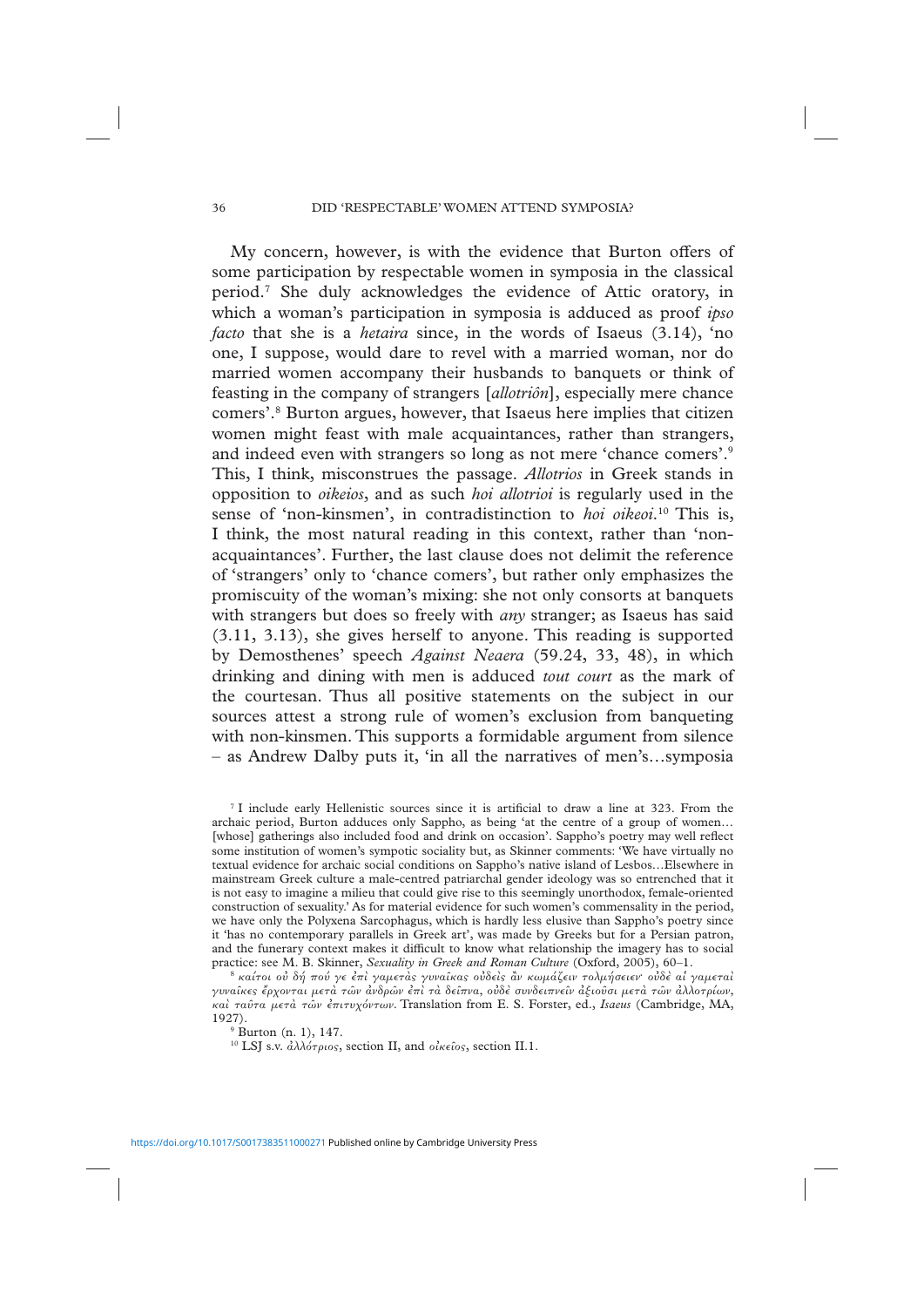from the period there is not one certain indication of the presence of a woman of the household<sup> $211$ </sup> – since it indicates that this silence is a reflection of actual practice rather than only of our sources' elision of women's lives.

Burton, however, seeks to show that the sources do in fact document at least some instances of respectable women mixing with nonrelatives at symposia. She does not deny that these are exceptional, and exceptions are of course important for a fuller and more complex understanding of social life. But it is also important to observe that the cases identified by Burton are not simply exceptional but are in fact exceptions that prove the rule. 'Several anecdotes concerning philosophers', she argues, 'suggest that respectable women were not unknown at convivial gatherings that would have included male strangers or acquaintances (not kin).<sup>'12</sup> Since Lastheneia of Mantinea and Axiothea of Phlius were included among the pupils of Plato, she reasons that they 'might have attended philosophers' dinner parties'.13 For all that it is reported that Axiothea did such unconventional things as wear men's clothes (Diog. Laert. 3.46), no source reports that she, or Lastheneia, participated in symposia. Similarly, while one can agree with Burton that it would not have been out of keeping with their beliefs for Pythagorean and Epicurean communities to have included female members in their conviviality, there is again no direct evidence that they did so. Given the extraordinary openness of these groups to women, we might suppose it probable, as Burton does; but we might equally say on the very same grounds that the silence is telling (just as it is striking that in Aristophanes' *Ecclesiazusae*, despite the fantasy of gender role-reversal and abundant indulgence in the stereotype of women as lushes, symposia remain exclusively male affairs).<sup>14</sup> Perhaps more importantly, even if we suppose that these groups did include women in conviviality, this would only be another instance of their iconoclasm, of the oppositional stance that they took in relation to society's norms (which in the case of the Pythagoreans prominently included opposition to alimentary and commensal norms). Thus it would testify, in the negative, to the rule of women's exclusion.

<sup>11</sup> A. Dalby, 'Food and Sexuality in Classical Athens: The Written Sources', *Food, Culture & History* 1 (1993), 170.

<sup>12</sup> Burton (n. 1), 147–8.

<sup>13</sup>*Ibid*., 148.

<sup>&</sup>lt;sup>14</sup> See J. Wilkins, *The Boastful Chef. The Discourse of Food in Ancient Greek Comedy (Oxford,* 2000), 59–60.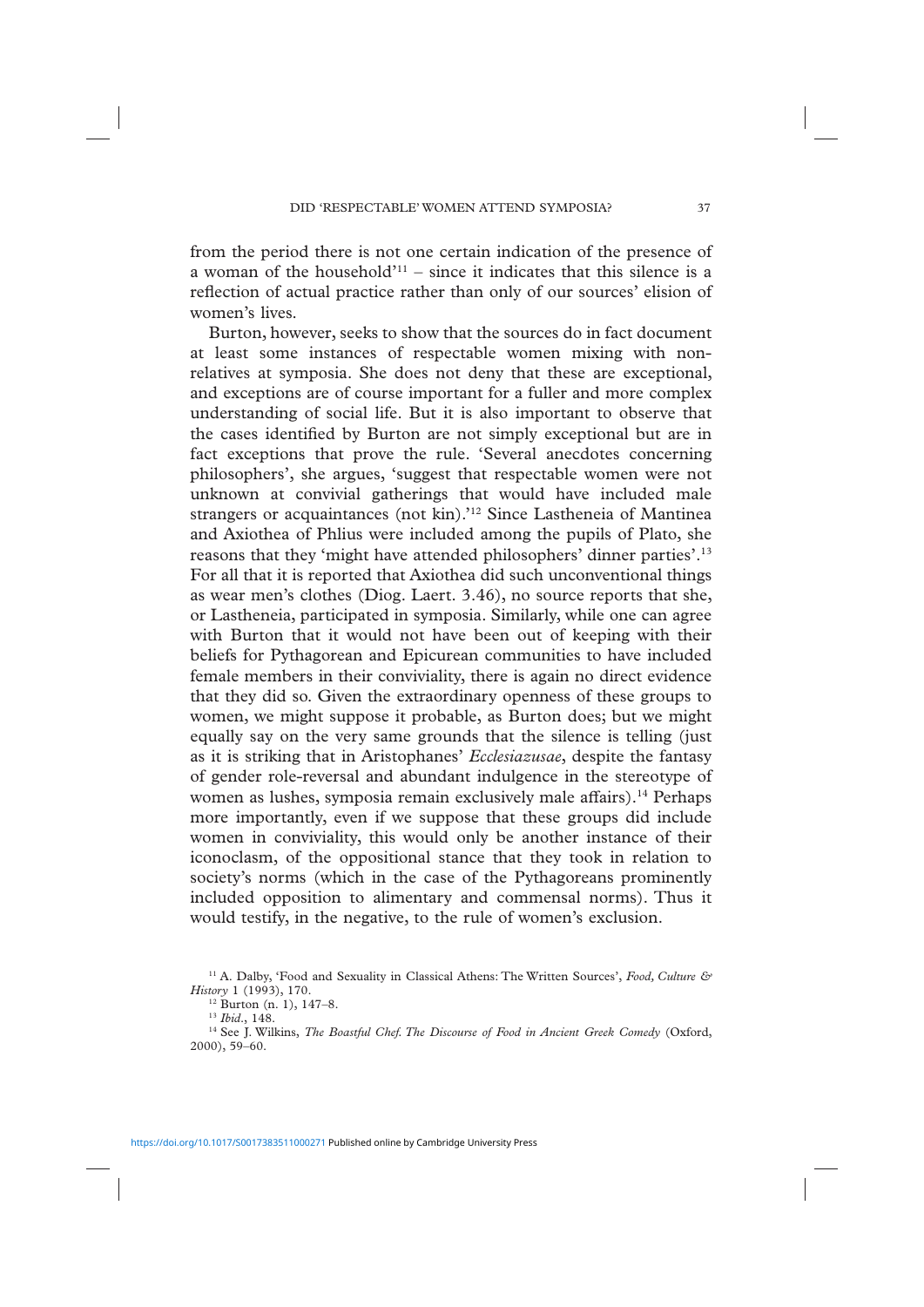The same may be said of Hipparchia, the wife of Crates the Cynic, the only one of the female philosophers mentioned by Burton who is actually reported to have attended symposia (Diog. Laert. 6.96– 8). Burton herself notes that 'she lived a life far different from the usual upper-class Greek woman' and that her presence at symposia 'reportedly sometimes led to unpleasant encounters with men unaccustomed to dining in the company of outspoken well-born women', as in the case of one interlocutor who, having been bested by her in philosophical argument, responded by pulling up her cloak.<sup>15</sup> Laertius nowhere indicates that Hipparchia's participation in symposia only 'sometimes' provoked a reaction. Rather, as I read it, he offers the story of this particular dinner as an illustration of his general theme: that Hipparchia's way of life as a female philosopher – going about with her husband, dressing like him, appearing with him in public, and accompanying him to symposia – represents an inversion of normative gender roles.16 It is not, then, simply Hipparchia's outspokenness at the dinner that is provocative. By engaging in philosophical disputation she only does as a symposiast does, which is to say that she assumes a man's place. Thus her bested interlocutor raises her cloak, as if to see whether she is a man. That this is the significance of the gesture is made clear by what he says to her, alluding to Euripides' Agave: 'is this she who has left her shuttle at the loom?'17 She, Laertius notes, 'showed no sign of alarm or of the perturbation natural in a woman'.18

Other than female philosophers, Burton adduces Aspasia and Agariste, the wife of Alcmaeonides. Again, there is no actual report of Aspasia attending symposia with non-kinsmen; Burton only suggests that it is likely. She thinks it likely, though, because Aspasia's status as an 'outlander' allowed her to assume an 'unusual status as a woman of visibility and influence' and to enjoy the society of notable men, such as Socrates, and because if she had been a *hetaira*, as was reputed, 'she

<sup>15</sup> Burton (n. 1), 147–8.

<sup>&</sup>lt;sup>16</sup> Diog. Laert. 6.97: ταὐτὸν ἀναλαβοῦσα σχήμα συμπεριήει τἀνδρὶ καὶ ἐν τῷ φανερῷ συνεγίνετο καὶ ἐπὶ τὰ δεῖπνα ἀπῄει. ὅτε καὶ πρὸς Λυσίμαχον εἰς τὸ συμπόσιον ἦλθεν ('adopting the same dress, [she] went about with her husband and lived with him in public and went out to dinners with him. Accordingly she appeared at the banquet given by Lysimachus'). Translation from R. D. Hicks, ed., *Diogenes Laertius.* Lives of the Eminent Philosophers, vol. II (Cambridge, MA, 2005, first published 1925).

<sup>&</sup>lt;sup>17</sup> Ibid. 6.98: αύτη έστιν ή τάς παρ' ίστοις έκλιπούσα κερκίδας; (my translation); cf. Eur. *Bacch.* 1236.

<sup>18</sup> Ibid. 6.97: ἀλλ̓ οὔτε κατεπλάγη Ἱππαρχία οὔτε διεταράχθη ὡς γυνή. Translation from Hicks (n. 16).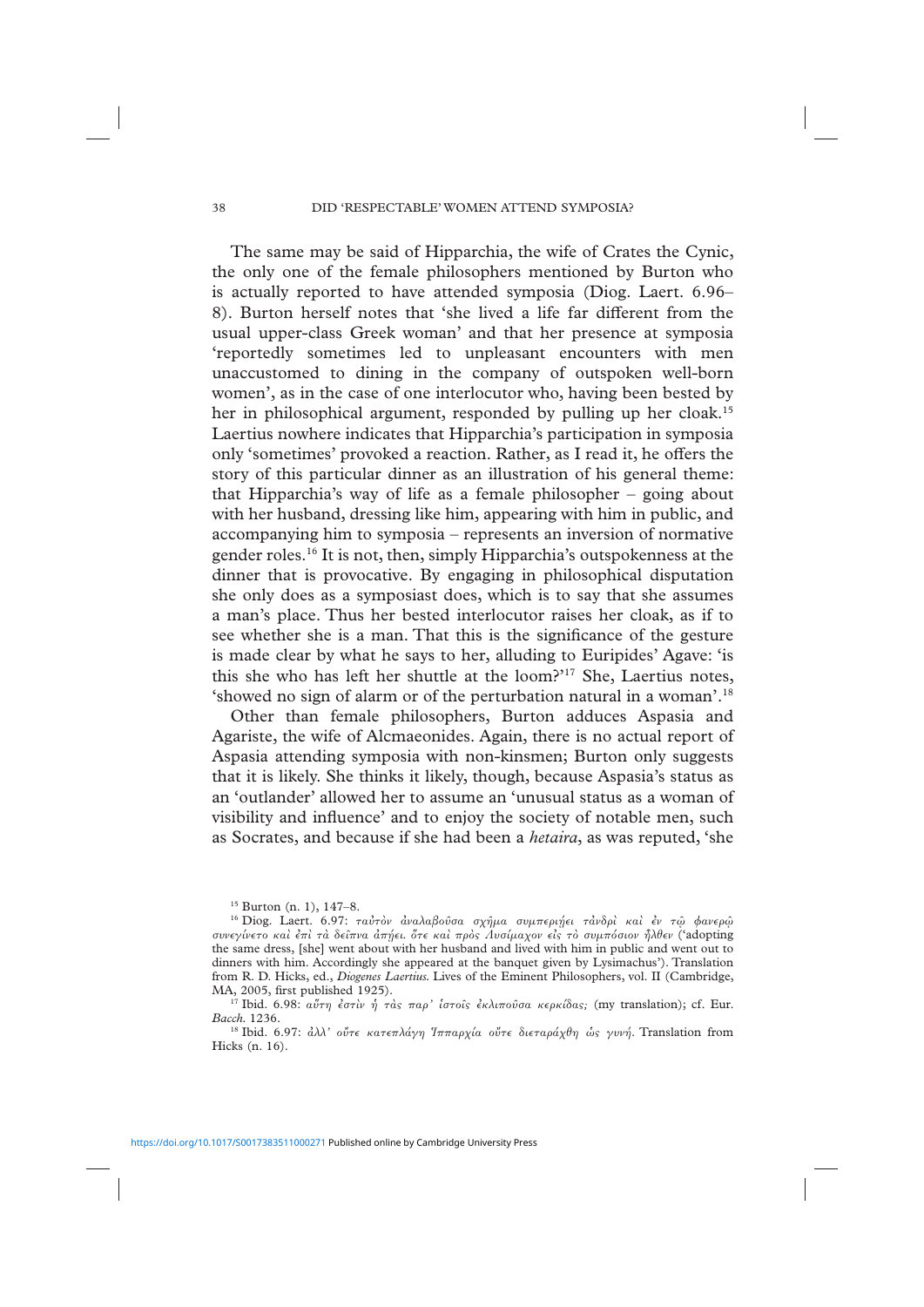would have been familiar with the customs of symposia'.19 Whether or not Aspasia was ever a *hetaira*, the fact that she was a foreigner made her perforce Pericles' concubine, by virtue of his own citizenship law.<sup>20</sup> Thus, if she did attend symposia, this would not represent, by Athenian standards of respectability, an exception to the rule of respectable women's exclusion. In the case of Agariste, there is no direct evidence that she was present at the party in the house of Charmides at which the Mysteries were profaned. Burton follows Sarah Pomeroy in supposing that she may have been. Pomeroy emphasizes, however, that her presence at a symposium in a house not her own, among men not of her family, would have been scandalous (which is why most scholars suppose she must have gained her knowledge of what transpired there second-hand).<sup>21</sup> If she was present, it would have been another scandalous feature of an altogether scandalous occasion that stood in quite deliberate opposition to all standards of respectability.

All evidence, then, attests the existence of a rigorous rule of exclusion of women of the household from sympotic conviviality with men outside their family. Were respectable women also excluded, however, from celebrating symposia among themselves? Was the symposium an exclusively male institution in this sense too? Other than at religious festivals and celebrations of betrothals and weddings, when women might celebrate a *pannychis* ('all-night festival') together, women's convivial dining outside the family is associated in our sources with the daytime meal, the *ariston*. 22 No literary source depicts citizen women having symposia. There has been much debate as to whether a small group of Attic vases representing all-female symposia depict reality or fantasy.23 Literary sources do tell of *hetairai* holding symposia, and those who hold the former view (to which Burton inclines) have taken this to be what the vases represent. $24$ 

19 Burton (n. 1), 148, 156.

<sup>20</sup> See M. M. Henry, *Prisoner of History. Aspasia of Miletus and Her Biographical Tradition* (New York, 1995).

literature review included there. Lewis (n. 3), 113–15, argues that the reality to which the vases speak is not Greek but Etruscan.

24 Burton (n. 1), 152.

<sup>&</sup>lt;sup>21</sup> S. B. Pomeroy, *Goddesses, Whores, Wives, and Slaves. Women in Classical Antiquity* (New York, 1975), 81. See also R. W. Wallace, 'Charmides, Agariste and Damon: Andokides 1.16', *CQ* n.s. 42.2 (1992), 333.

<sup>22</sup> See Burton (n. 1), 150; Dalby (n. 11), 172; Wilkins (n. 14), 57–8, 60–2. *Pannychides* were held for private, as well as public, celebrations of festivals: e.g. Men. *Sam.* 38–46. On *pannychides*, see below. 23 See L. Kurke, *Coins, Bodies, Games, and Gold* (Princeton, NJ, 1999), 205–8, and the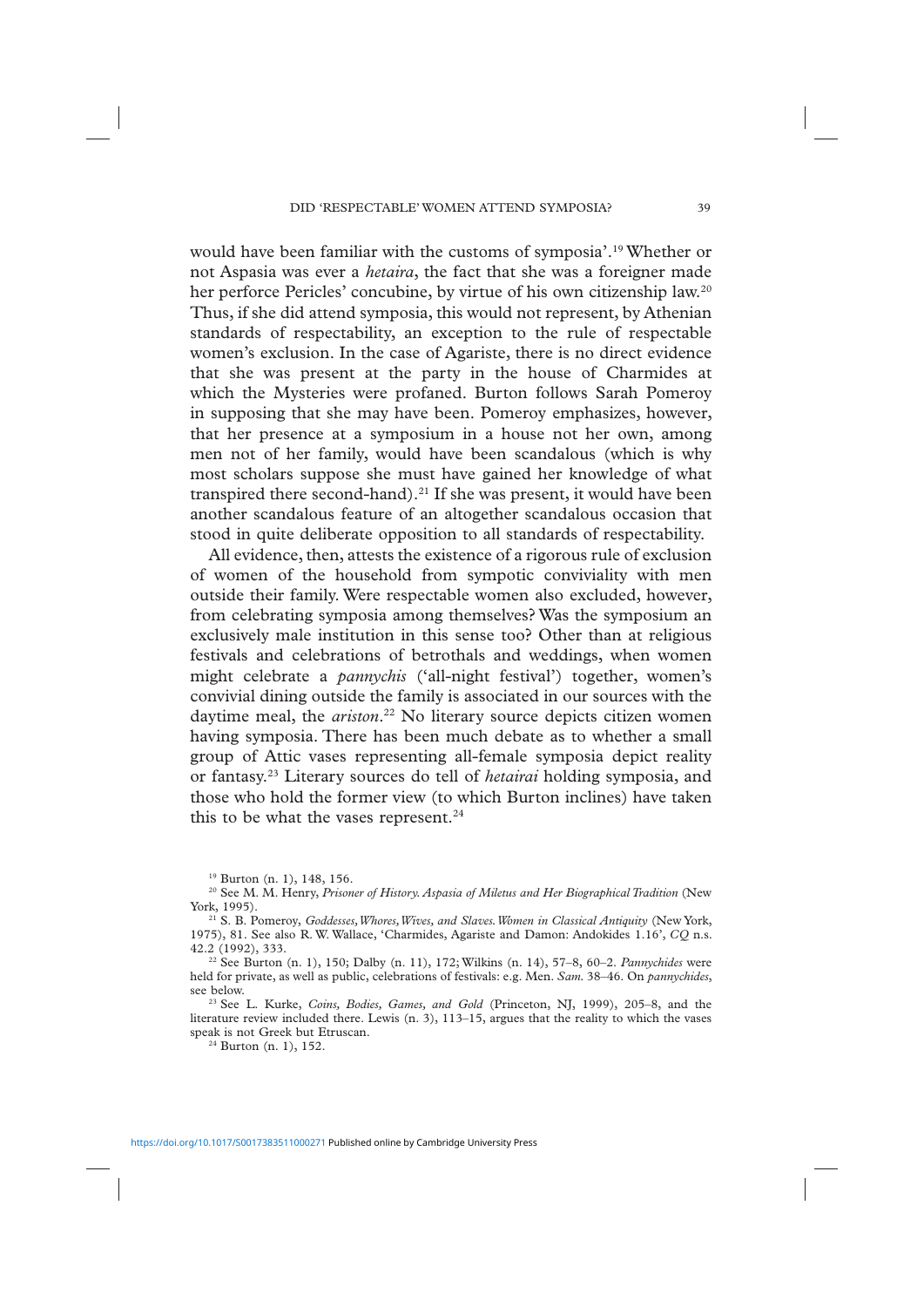Kelly Blazeby, however, has recently argued that the nudity of the women on the vases does not necessarily imply that they are *hetairai*:

It may seem to be a flip observation, but it is hot in Greece, so why not shed some clothes in the company of other women while drinking in a hot stuffy room? Some contemporary cultures, nationalities, and individuals experience unease with communal nudity while others do not, so do we really know how classical Greek women behaved together behind closed doors?25

She draws on Lewis' argument that female nudity on Greek vases is not limited only to *hetairai* (and hence cannot by itself be used to identify a woman as a courtesan). Yet Lewis, in keeping with current scholarly thinking, emphasizes that vase-painting offers not a description but a symbolic representation of the world. Thus she notes that the prevalence of male nudity on vases does not reflect practice in a society that was in fact quite concerned with proper dress. Not only women, but even men, outside particular contexts such as athletics, were expected to be decently covered. The fact that men may be depicted naked on vases when in life they would have been dressed illustrates the point that nudity functions in vase-painting as a sign.<sup>26</sup> One can appreciate what the nudity of a bride in a nuptial scene might signify, but female nudity at a symposium (and communal nudity, what is more) is hardly consistent with Greek conceptions of female respectability. Altogether, then, there is no evidence that respectable women held their own symposia.

Thus in the end a survey of the evidence confirms the *opinio communis* that the exclusion of women of the household was, at least before the Hellenistic period, an essential and defining feature of the symposium. Citizen women were excluded both from attending symposia with men and from having symposia of their own. Burton finds very few exceptions: indeed, only one  $-$  Hipparchia  $-$  that is definitely attested. Moreover, all of these are, as I hope I have shown, exceptions that prove the rule. Within the free, citizen population, only men participated in symposia, making the symposium by definition an occasion for men to mix outside the family with other men.<sup>27</sup> If the sources support the view that the symposium was distinctly an

<sup>25</sup> Kelly Blazeby (n. 4), 104–5.

<sup>26</sup> Lewis (n. 3), 101–4.

<sup>&</sup>lt;sup>27</sup> For the exclusion of citizen women (and indeed normally even of the maidservants of the household) as part of the anti-domestic orientation of the symposium more generally, see the works cited in n. 2. These texts also discuss the fact that the presence, and role, of *hetairai* is consistent with this quality of the symposium as an association of male non-kin confraternity.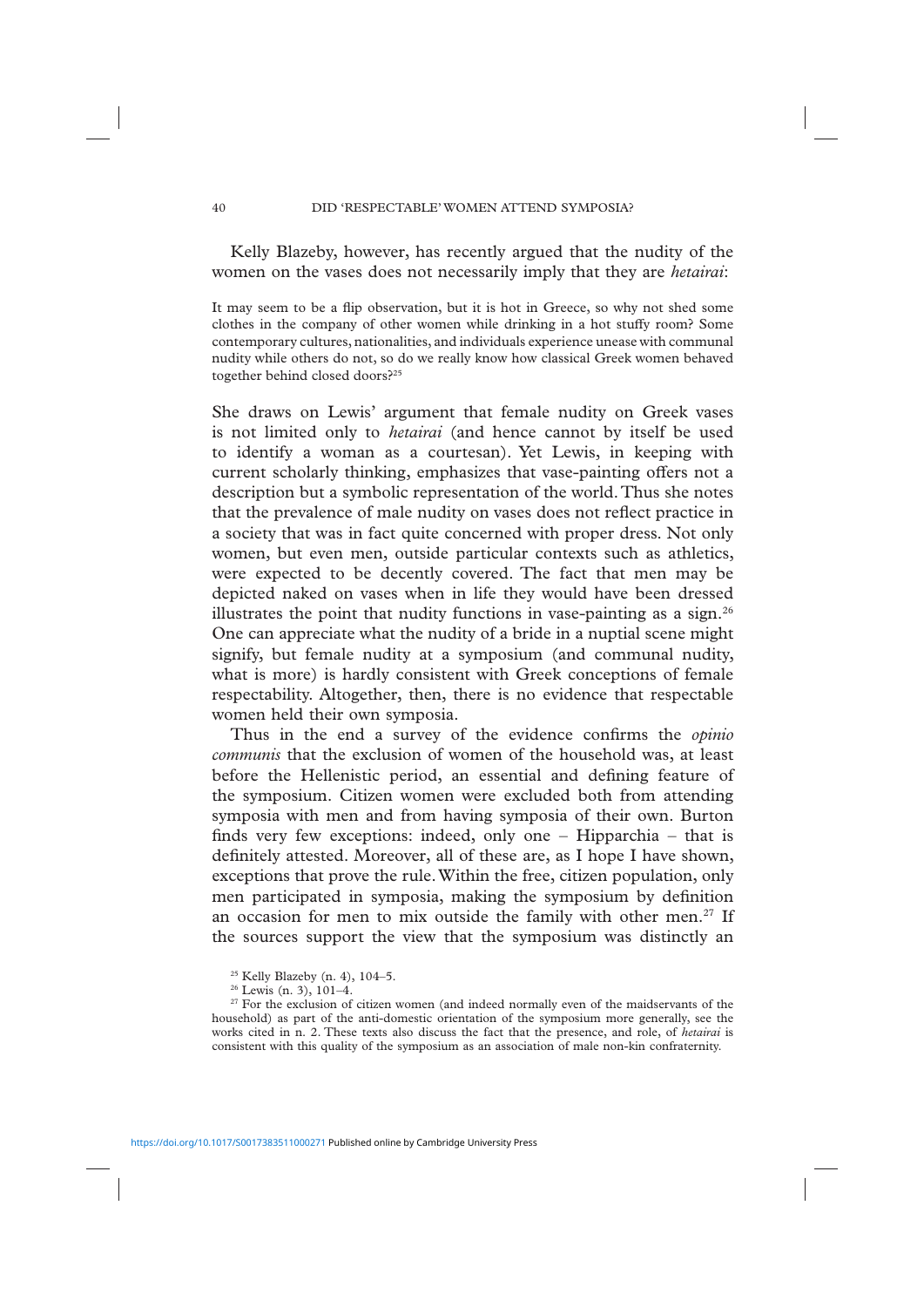occasion of male homosociality, they do at the same time, however, exhibit some ambiguity with respect to distinctions between different occasions of commensality. Reflection on this point may valuably complicate our view.

One of the sources that Burton looks to for women's participation in commensality outside the symposium is Menander's *Dyskolos*. 28 As Dalby notes, the *Dyskolos* provides the only extant 'extended description of a family meal in the literature of classical Greece'.29 In fact, it describes two (or three) feasts. The first is called in the text an *ariston* (555). A family sacrifices and enjoys a picnic lunch at a shrine of Pan and the nymphs. Though a *mageiros* is hired as sacrificer and cook, the preparation of the feast is supervised by the women of the household. The men of the family arrive later, and the son, Sostratus, brings along the brother, Gorgias, of the girl he is courting. Thus Burton presents this as an occasion at which citizen women might enjoy commensality with men outside their family.<sup>30</sup> Dalby reads the scenario differently. He argues that even at family meals in the home women probably served the men at their meal while they themselves ate only before or after. That in the *Dyskolos* the men arrive at the feast after the women he interprets as following this rule of gender segregation. Sostratus, he suggests, can only bring Gorgias along because the men will eat separately from the women.<sup>31</sup> However, while there is evidence of women serving the men during meals at home, these passages do not state and (as Dalby acknowledges) need not imply that the women did not also share the meal.<sup>32</sup> Nor do I find persuasive Dalby's argument that the men's late arrival in the *Dyskolos* is more than happenstance.<sup>33</sup> It appears, then, that at this sort of daytime feast men and women of different households may indeed have mixed.

28 Burton (n. 1), 152–3, 155.

<sup>29</sup> A. Dalby, *Siren Feasts. A History of Food and Gastronomy in Greece* (London and New York, 1996), 1.

30 Burton (n. 1), 155.

31 Dalby (n. 11), 173–4, 176–7; idem (n. 29), 3–5, 15.

<sup>32</sup> The same may be said of the funerary reliefs on which, as Dalby observes, 'a reclining man attended by a seated woman may in turn be attended by standing children and slaves'. Dalby (n. 11), 176–7. Contra, see Wilkins (n. 14), 59 (with n. 32).

<sup>33</sup> It does not seem to me that, as Dalby claims, Menander would have needed to offer 'more in the way of motivation or excuses' if the men's arriving late did not represent general practice. Dalby also argues that it is owing to the fact that there will be unrelated men present that Gorgias' mother cannot be invited along with her son. Yet it is not clear that she may not be invited; Gorgias merely indicates that he is concerned about being away too long while his mother is home alone (and so sends his slave to look after her).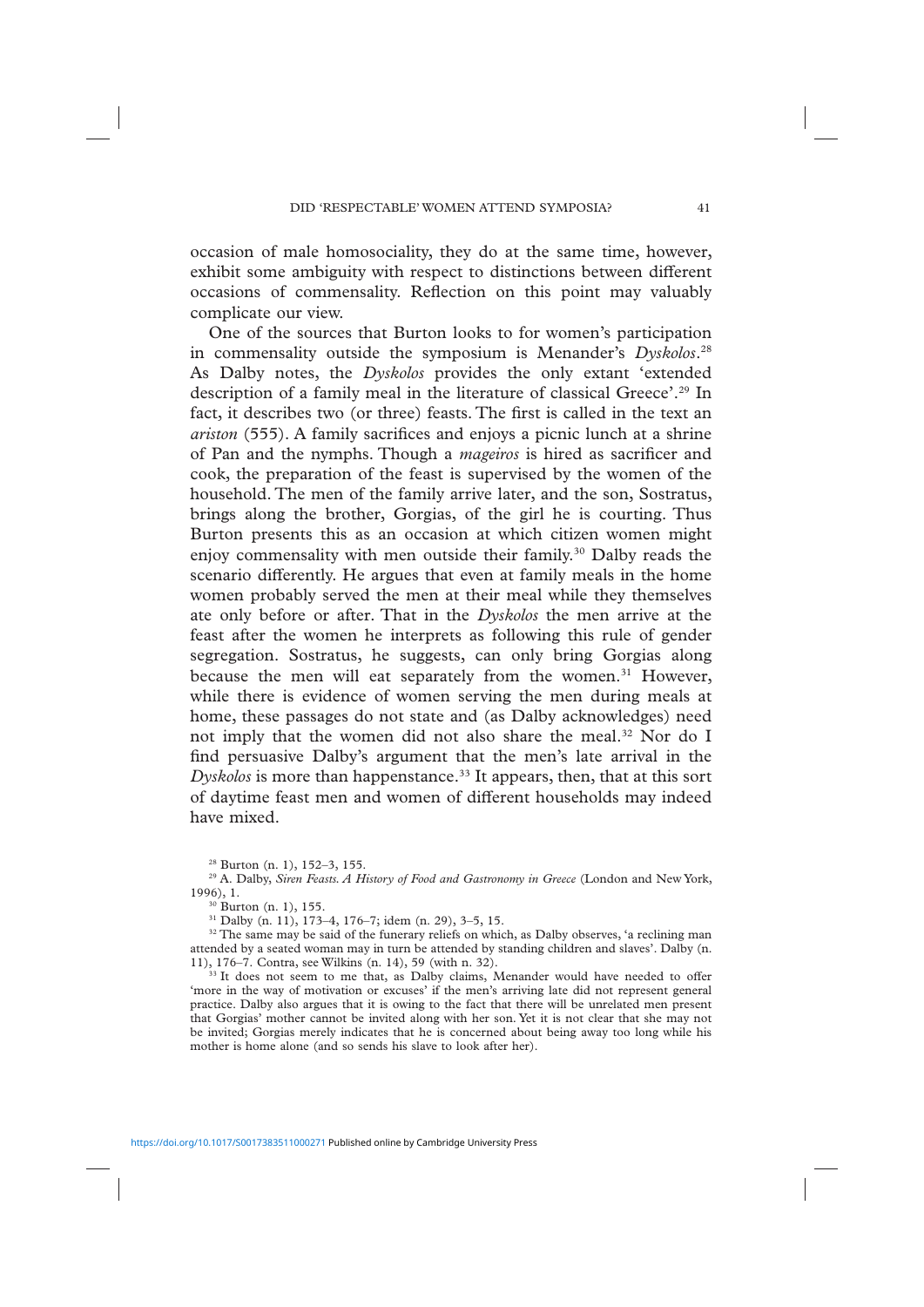The evening celebration that follows is different. In the course of the day, Sostratus is betrothed to Gorgias' sister and Gorgias to Sostratus' sister. Thus that evening the shrine becomes a venue for a betrothal party (with the weddings to follow the next day) and the focus shifts to drinking. Gorgias scruples to join a party at which women of another family are present but is reminded that they are in fact now his kin (871–3). On the matter of why he showed no such scruple at the luncheon, Gomme and Sandbach comment: 'to associate with strange women at a meal and at a wine-party may have been very different things'.<sup>34</sup> Gorgias' scruples are all the more notable given that the celebration is segregated. The men and women drink in separate circles, which, moreover, are marked as distinct kinds of conviviality: the women celebrate a *pannychis* while the *potos* or *symposion* is specifically 'for the men'.<sup>35</sup> Yet both are drinking parties and the *pannychis* seems to follow sympotic form: toasts circulate among the women just as among the men.<sup>36</sup> While formal wedding feasts, involving guests outside the family, seem to have been segregated, it appears that at more intimate parties, limited to the family, women and men shared cups and participated alike (which would seem to speak against Dalby's claim of segregation at family meals).<sup>37</sup> Such an occasion is described in Menander fr. 186. In terms of convivial ritual, it appears to be, as Burton calls it, a 'sympotic party'.38 In the text,

34 A. W. Gomme and F. H. Sandbach, *Menander. A Commentary* (Oxford, 1973), 265, n. 871. 35 Men. *Dys.* 855–7: δεῖ πότον ἡμῶν γενέσθαι, παππία, νυνὶ καλόν, καὶ τῶν γυναικῶν παννυχίδα

('we must have a fine drinking party now, Papa, and the women a *pannychis'*); 940:  $\eta \nu \tau \rho \epsilon \pi \nu \zeta \sigma \nu$ συμπόσιον ἐγώ τι τοῖς ἀνδράσιν ('I was preparing a symposium for the men'; both translations my own). Wilkins (n. 14), 55 (also 64 and 413, n. 158) writes that 'the *pannychis*, or all-night festival…was on some occasions part of a festival of the polis such as the Panathenaea and on others an impromptu celebration for women. Some *pannychides* appear to have resembled sympotic festivity.' Bravo has argued that certain festivals combined a *pannychis* for women, involving all-night dancing, with a concurrent *symposion* for men: B. Bravo, *Pannychis e simposio.*  Feste private notturne di donne e uomini nei testi letterari e nel culto, con uno studio iconografico di *Françoise Frontisi-Ducroux* (Pisa and Rome, 1997). This is of necessity somewhat speculative given that we have so little evidence for the *pannychis*. For Burton's discussion of the party in the *Dyskolos*, see Burton (n. 1), 155 (with n. 68).

<sup>36</sup>*Ibid*. 946–8: ἄλλος δὲ χερσὶν Εὔιον γέροντα πολιὸν ἤδη ἔκλινε κοῖλον εἰς κύτος, μειγνύς τε νᾶμα Νυμφῶν ἐδεξιοῦτ̓ αὐτοῖς κύκλωι, καὶ ταῖς γυναιξὶν ἄλλος. ('Someone else was decanting a venerable old vintage into a dimpled jar, mixing it with the Naiads' rill, and pledging the men sitting round, while another pledged the ladies.') Translation from N. Miller, *Menander. Plays and Fragments* (London, 1987).

37 On gender segregation at wedding feasts, see Wilkins (n. 14), 60; cf. Burton (n. 1), 158–9. As Burton (n. 1), 147, emphasizes, Nepos (see above, n. 6) does say that Greek women could be admitted to a *convivium* if only relatives were present.

38 Burton (n. 1), 147.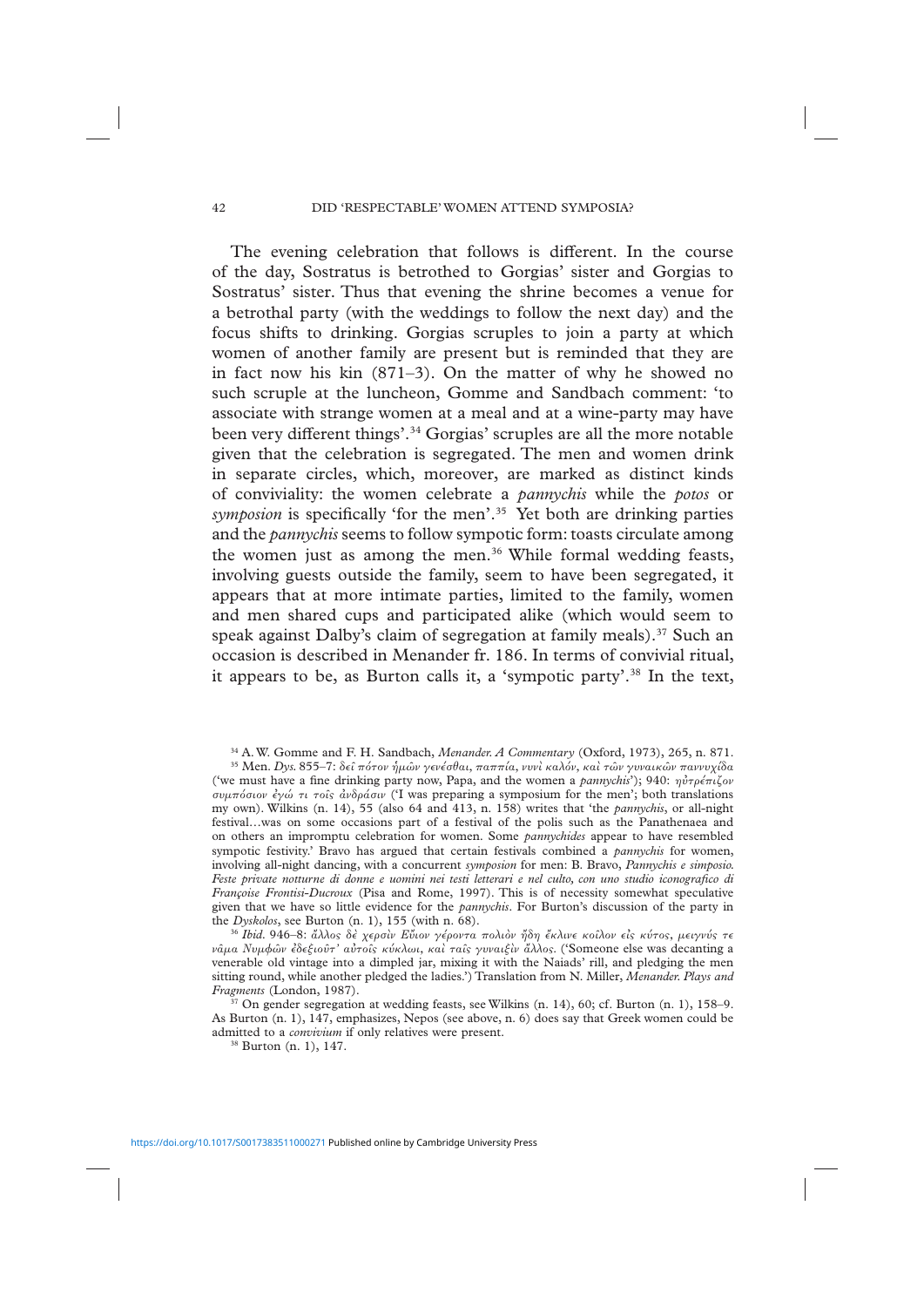it is called a *triklinon sungeneias*, which Wilkins translates as 'family symposium'.<sup>39</sup>

All this raises questions about the categorization of different forms of commensality. On the one hand, 'symposium' is treated in the sources as a marked term for a distinct occasion: that is, for night-time convivial drinking specifically among men (therefore per se for men and not for women of the household). It is an occasion on which men come together outside family in male homosocial association. On the other hand, when the celebration is limited to kin, when the occasion is not one of mixing outside family but instead of the community of kinship, rather than a symposium 'for men' we have a symposium, or *triklinon*, 'of kinsfolk'.<sup>40</sup> At a betrothal or wedding, ties formed between two households are celebrated with family friends and in the wider community. At the betrothal feast in *Dyskolos*, there is a symposium (that is, 'for men'). The men join in a convivial circle apart from their women. At the same time, it is a family celebration, and celebration of family, in which the women join, in their own circle alongside. They have a *pannychis*, a night-time drinking party for women, as opposed to the men's symposium. Yet the *pannychis* is parallel to the symposium, following the same forms. Thus, even as we see marked distinctions between different types of commensality, we also see significant interconnection. We are accustomed to distinguishing between private and public feasts, between domestic and civic commensality, and between private *symposion* and civic *dais*. But things are more complex. The daytime feast in the *Dyskolos* is a family meal, but it is also a sacrificial feast, and is held in a communal sanctuary. In the evening, the sanctuary hosts a *symposion* and a *pannychis*, here a private party, but a ritual that is also integral to various public festivals. Conversely, civic festivals could be celebrated by feasting at home. In the *Acharnians*, Dicaeopolis during the Anthesteria prepares

39 Men. fr. 186 KA ap. Ath. 2.71e: ἔργον εἰς τρίκλινον συγγενείας εἰσπεσεῖν. οὗ λαβὼν τὴν κύλικα πρῶτος ἄρχεται λόγου πατὴρ καὶ παραινέσας πέπωκεν, εἶτα μήτηρ δευτέρα, εἶτα τηθὶς παραλαλεῖ τις, εἶτα βαρύφωνος γέρων, τηθίδος πατήρ, ἔπειτα γραῦς καλοῦσα φίλτατον. ὁ δ̓ ἐπινεύει πᾶσι τούτοις. ('It's hard work to be thrown into a family dinner party. The father picks up the cup and makes the first speech, and after giving some advice, he has a drink; the mother's second; then an aunt rambles on, followed by a deep-voiced old man, who's the aunt's father; then comes an old woman who calls him "dearest". And he nods his head, agreeing with them all.') Translation from S. D. Olson, ed., *Athenaeus.* The Learned Banqueters vol. I (Cambridge, MA, 2006). Wilkins (n. 14), 60.

40 For this as the force of *sungeneia* in Men. fr. 186, see Gomme and Sandbach (n. 34), 693.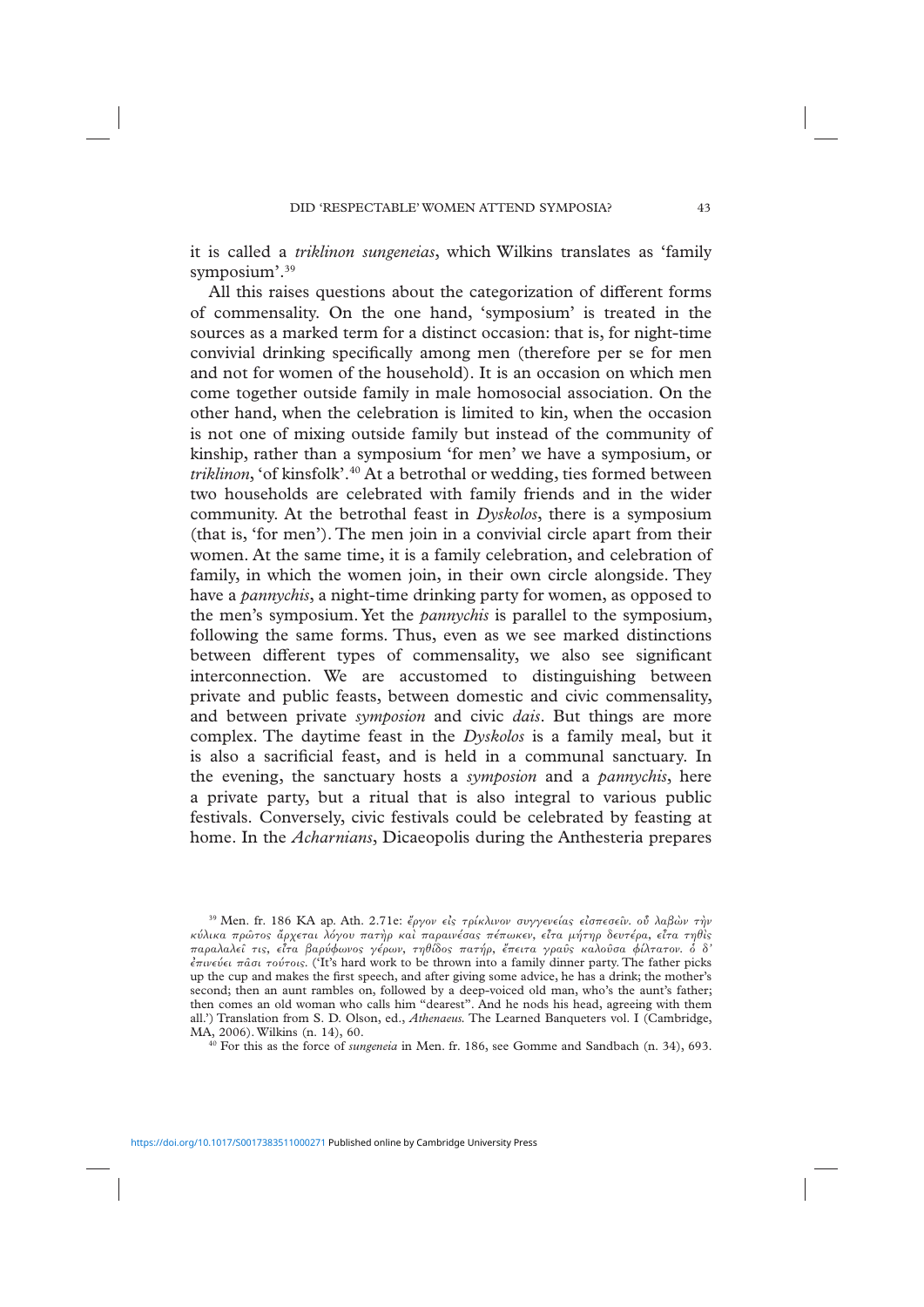a feast at home and attends a symposium at the house of the priest of Dionysus.<sup>41</sup>

Thus, rather than thinking in terms only of looking outside the symposium, looking also to other occasions, we might at the same time examine the interrelationship between different occasions and forms of commensality.42 The distinctions are important, but although the various commensal groupings are delineated in contradistinction to one another, they are also mutually implicated, as articulating distinctions and connections between the different social groupings that integrally form the larger society. This kind of approach may offer a way of reconciling the conflicting models of the symposium offered by Oswyn Murray and Pauline Schmitt Pantel.<sup>43</sup> Murray sees the symposium as opposed to the household and concomitantly to the city. The symposium, in his view, was an institution of exclusive, private confraternity, standing in opposition to civic commensality, to the inclusive, public feast. Schmitt Pantel argues that the *dais* and the symposium both belonged to an integral system of commensality that was constitutive of civic life in the archaic period (she accepts that to some degree a gap opened up between the two in the classical period). Murray's model thus emphasizes distinction and opposition, whereas Schmitt Pantel's emphasizes continuity. These might be reconciled in a third model that admits of tension between the bonds of family and the bonds of friendship, and between confraternal solidarity and wider civic association, but at the same time allows that the symposium was

 $41$  See Wilkins (n. 14), 57, 65–6, 178, 205–10, who similarly criticizes the notion of an antithesis between private, exclusive symposium and public feast.

<sup>42</sup> Kelly Blazeby (n. 4) echoes Burton's call for scholars to look beyond the symposium, arguing, in contrast to Burton ([n. 1], 143), that the importance of the symposium, being a 'largely private and aristocratic male preserve' and so significant only to very few, has been overstated. For the symposium as part of the culture of the city more broadly, however, see: Wilkins (n. 14); N. Fisher, 'Gymnasia and the Democratic Values of Leisure', in P. Cartledge et al. (eds.), *Kosmos. Essays in Order, Conflict and Community in Classical Athens* (Cambridge, 1998), 85–6; idem, 'Symposiasts, Fish-Eaters and Flatterers: Social Mobility and Moral Concerns in Old Comedy', in D. Harvey and J. Wilkins (eds.), *The Rivals of Aristophanes. Studies in Athenian Old Comedy* (Swanswea, 2001); idem, 'The Bad Boyfriend, the Flatterer and the Sykophant: Related Forms of the *Kakos* in Democratic Athens', in I. Sluiter and R. Rosen (eds.), *Kakos. Badness and Anti-value in Classical Antiquity* (Leiden and Boston, MA, 2008); S. Corner (n. 2), 2010, 2011, and forthcoming; idem 'The Politics of the Parasite', *Phoenix* (forthcoming).

43 Murray's view is presented in a pioneering series of articles, but summarized in Murray, (n. 2), 1995. Schmitt Pantel's is laid out in P. Schmitt Pantel, *La cité au banquet. Histoire des*  repas publics dans les cités grecques (Rome, 1997). For discussion specifically of the difference between her conception and Murray's, see P. Schmitt Pantel, 'Sacrificial Meal and Symposion: Two Models of Civic Institutions in the Archaic City?', in Murray (n. 2), 1990, 14–33.